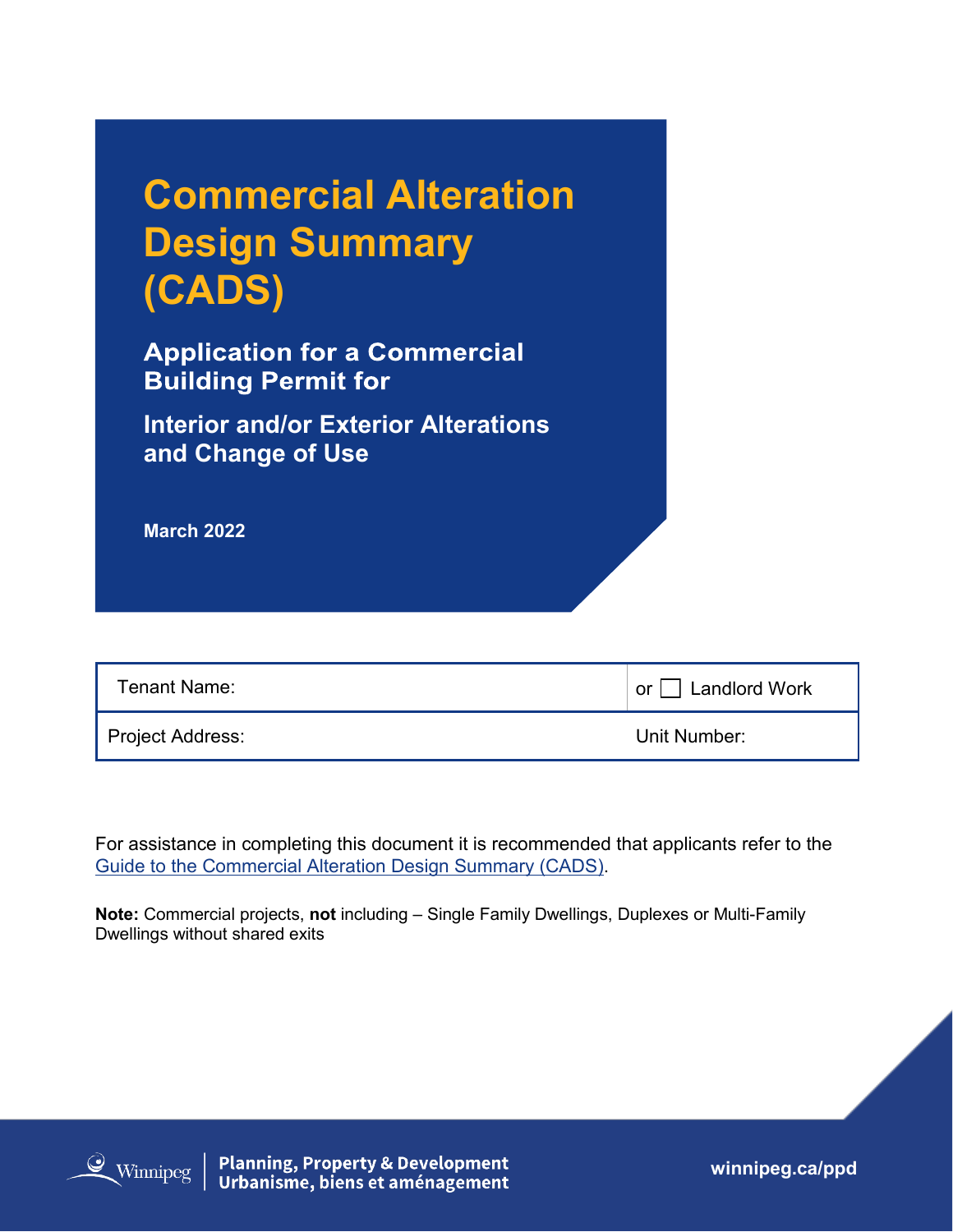

| <b>Before Starting</b>                                                                                                                                                                                                                                    |  |  |  |  |
|-----------------------------------------------------------------------------------------------------------------------------------------------------------------------------------------------------------------------------------------------------------|--|--|--|--|
| Have I reviewed the "Guide to the Commercial Alteration Design Summary (CADS)"?                                                                                                                                                                           |  |  |  |  |
| Do I require a registered architect or professional engineer who is skilled in the area of work concerned?<br>(refer to Section 3 of the Guide to CADS)                                                                                                   |  |  |  |  |
| If I do not require a registered architect and/or professional engineer, have I retained someone who is<br>able to provide drawings indicating the scope of my project in a clear and professional manner? (Refer to<br>section 1.4 of the Guide to CADS) |  |  |  |  |

#### **Understanding this document**

This document is arranged into four (4) sections, as follows:

- a) Section I relates to the overall building, tenant and contact information that is required for all permit applications
- b) Section II relates to the actual nature of the work being carried out, to determine its complexity and whether or not a registered architect and/or professional engineer(s) are required to be involved in the project
- c) Section III outlines the specific documents that are required for all permit applications
- d) Section IV relates to the contact information and additional documents required when a registered architect and/or professional engineer(s) are involved with the project

#### **Responsibility to fill out each section**

- a) Section I must be completed by the applicant\*\*
- b) Section II must be completed by the applicant\*\*
- c) Section III must be completed by the applicant\*\* and verified for quality and completeness of submission by the Permit Technician
- d) Section IV must be completed and coordinated for completeness of submission by the applicant\*\*

\*\*The applicant is understood to be either the owner, or a representative acting on behalf of the owner, proposing to undertake permitted work or occupancy on the subject premises. The applicant can be the tenant, contractor, design professional, property manager, owner or similar authorized person.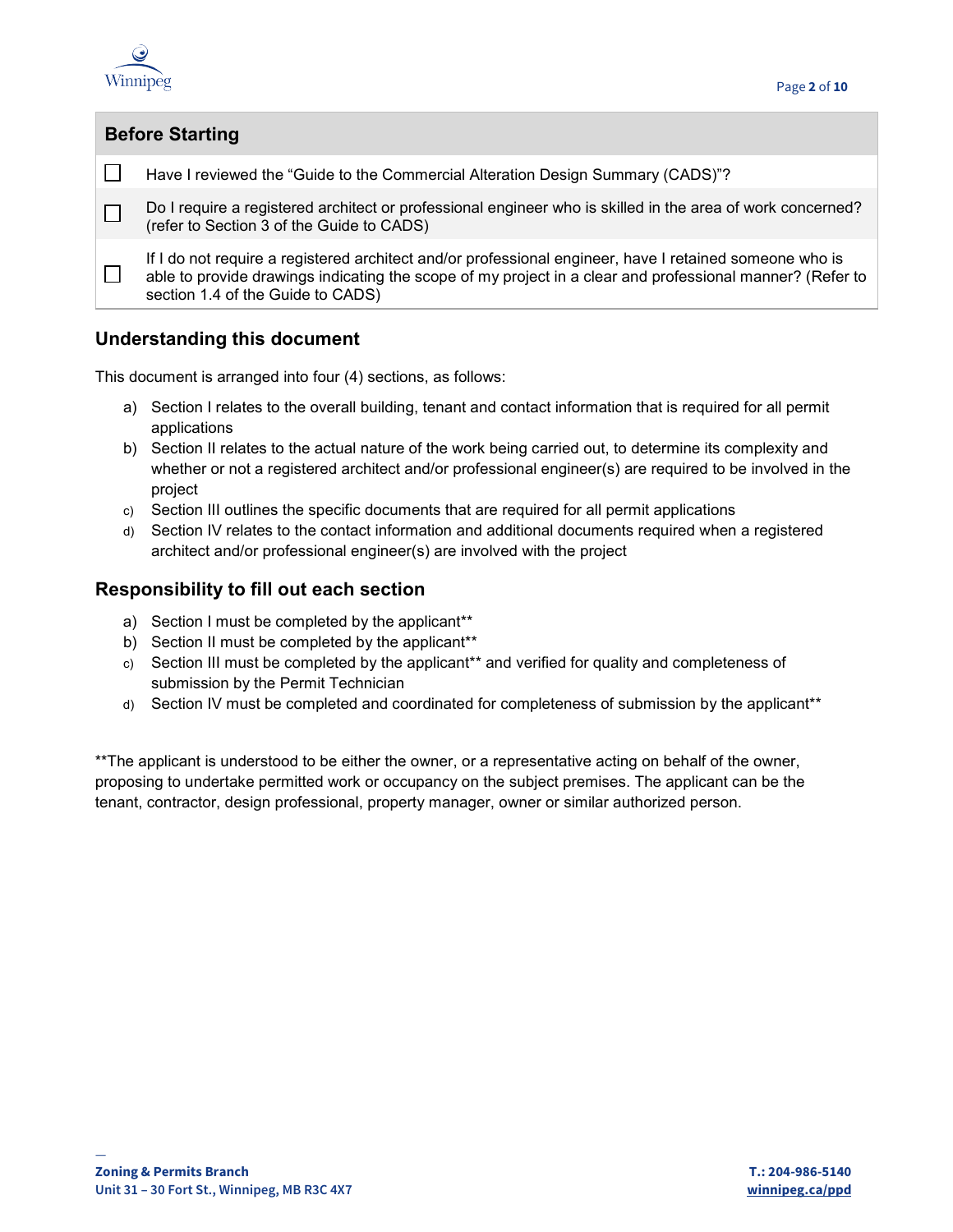

## **Section I – Building / Tenant Information**

This section must be completed by the applicant.

#### **General Information**

| <b>Address</b> |                                                                      |                         |              |                                                                                                  |                                                                                                                                                                                                                                |  |
|----------------|----------------------------------------------------------------------|-------------------------|--------------|--------------------------------------------------------------------------------------------------|--------------------------------------------------------------------------------------------------------------------------------------------------------------------------------------------------------------------------------|--|
|                | Street Number:                                                       |                         |              |                                                                                                  | Unit Number: The Contract of the Contract of the Contract of the Contract of the Contract of the Contract of the Contract of the Contract of the Contract of the Contract of the Contract of the Contract of the Contract of t |  |
|                | <b>Building Type</b>                                                 |                         |              |                                                                                                  |                                                                                                                                                                                                                                |  |
|                | Single Storey, Single Tenant Building                                |                         |              |                                                                                                  |                                                                                                                                                                                                                                |  |
| ΙI             | Single Storey, Multi-Tenant Building (Strip Mall, CRU's, etc.)       |                         |              |                                                                                                  |                                                                                                                                                                                                                                |  |
| П              | Multi-Storey, Single Tenant Building                                 |                         |              |                                                                                                  |                                                                                                                                                                                                                                |  |
| П              |                                                                      |                         |              | Multi-Storey, Multi-Tenant Building (identify floor) (office tower, large shopping centre, etc.) |                                                                                                                                                                                                                                |  |
|                |                                                                      |                         |              |                                                                                                  |                                                                                                                                                                                                                                |  |
|                | $\Box$ N/A<br><b>Construction Location (indicate all that apply)</b> |                         |              |                                                                                                  |                                                                                                                                                                                                                                |  |
| $\Box$         | Interior of Tenant Space                                             |                         |              | Interior (public/common areas)                                                                   |                                                                                                                                                                                                                                |  |
| l l            | <b>Exterior of Building</b>                                          |                         | $\mathsf{L}$ | Exterior Lot (parking areas, lot lighting)                                                       |                                                                                                                                                                                                                                |  |
|                | <b>Tenant Area</b>                                                   |                         |              |                                                                                                  |                                                                                                                                                                                                                                |  |
|                | Tenant Floor Area:                                                   | $\overline{sq}.ft./m^2$ |              | Building Floor Area: <b>Network</b>                                                              |                                                                                                                                                                                                                                |  |

#### **Tenant Use Information**

Describe previous use of the space and how the new tenant will use the space (e.g. previous tenant – doctor's office to a new tenant – jewelry store)

Previous Tenant Use: \_\_\_\_\_\_\_\_\_\_\_\_\_\_\_\_\_\_\_\_\_\_\_\_\_\_\_\_\_\_\_\_\_\_\_\_\_\_\_\_\_\_\_\_\_\_\_\_\_\_\_\_\_\_\_\_\_\_\_\_\_\_\_\_\_\_\_\_\_\_

New Tenant Use:

Major Occupancy Classification of New Tenant Use (see note below): \_\_\_\_\_\_\_\_\_\_\_\_\_

**Note:** A change of use from one major **building** or **occupancy classification** to another, under the Winnipeg Building By-law or which significantly affects the life safety integrity of the building (see Section II - B) may require the involvement of a registered architect and/or professional engineers. See table at the end of the "The Guide to the Commercial Alteration Design Summary (CADS)" for a listing of Major Occupancy Building Classifications.

### **C.** Adjacent Tenants □ N/A

—

List all adjacent tenants (fire separation requirements vary depending on tenant uses).

| . . |  |
|-----|--|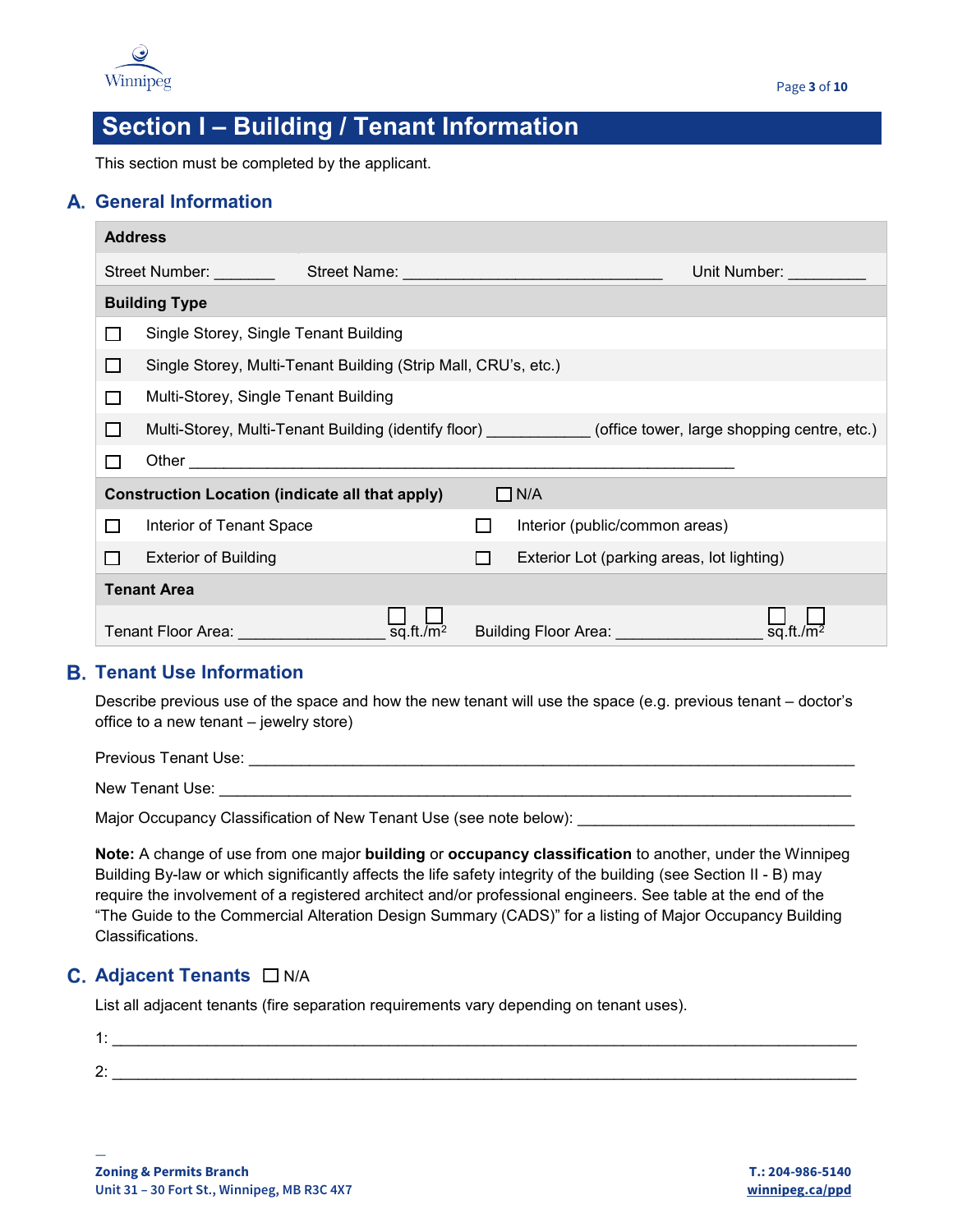

## **Contact Information**

#### **Notes:**

- Not all fields may be applicable. Provide as much contact information as possible to ensure deficiencies or omissions are addressed to the appropriate contacts, and will not delay permit issuance.
- Contact information for registered architects and professional engineers must be provided in Section IV, if applicable.

|                          | Property Owner Building Owner Authorized Property Manager (check one) |            |               |
|--------------------------|-----------------------------------------------------------------------|------------|---------------|
| Company Name:            |                                                                       |            | Phone Number: |
| Contact:                 |                                                                       |            | Fax Number:   |
| Email:                   |                                                                       |            |               |
| <b>Mailing Address:</b>  |                                                                       |            |               |
| <b>Applicant</b>         | $\Box$ Same as above                                                  |            |               |
| Company Name:            |                                                                       |            | Phone Number: |
| Contact:                 |                                                                       |            | Fax Number:   |
| Email:                   |                                                                       |            |               |
| <b>Mailing Address:</b>  |                                                                       |            |               |
| <b>Interior Designer</b> | $\Box$ Same as applicant                                              | $\Box$ N/A |               |
| Company Name:            |                                                                       |            | Phone Number: |
| Contact:                 |                                                                       |            | Fax Number:   |
| Email:                   |                                                                       |            |               |
| <b>Mailing Address:</b>  |                                                                       |            |               |
| <b>Contractor</b>        | $\Box$ Same as applicant                                              | $\Box$ N/A |               |
| Company Name:            |                                                                       |            | Phone Number: |
| Contact:                 |                                                                       |            | Fax Number:   |
| Email:                   |                                                                       |            |               |
| <b>Mailing Address:</b>  |                                                                       |            |               |
| <b>Tenant</b>            | $\Box$ Same as applicant                                              | $\Box$ N/A |               |
| Company Name:            |                                                                       |            | Phone Number: |
| Contact:                 |                                                                       |            | Fax Number:   |
| Email:                   |                                                                       |            |               |
| Mailing Address:         |                                                                       |            |               |
| <b>Additional Tenant</b> | $\Box$ N/A                                                            |            |               |
| Company Name:            |                                                                       |            | Phone Number: |
| Contact:                 |                                                                       |            | Fax Number:   |
| Email:                   |                                                                       |            |               |
| <b>Mailing Address:</b>  |                                                                       |            |               |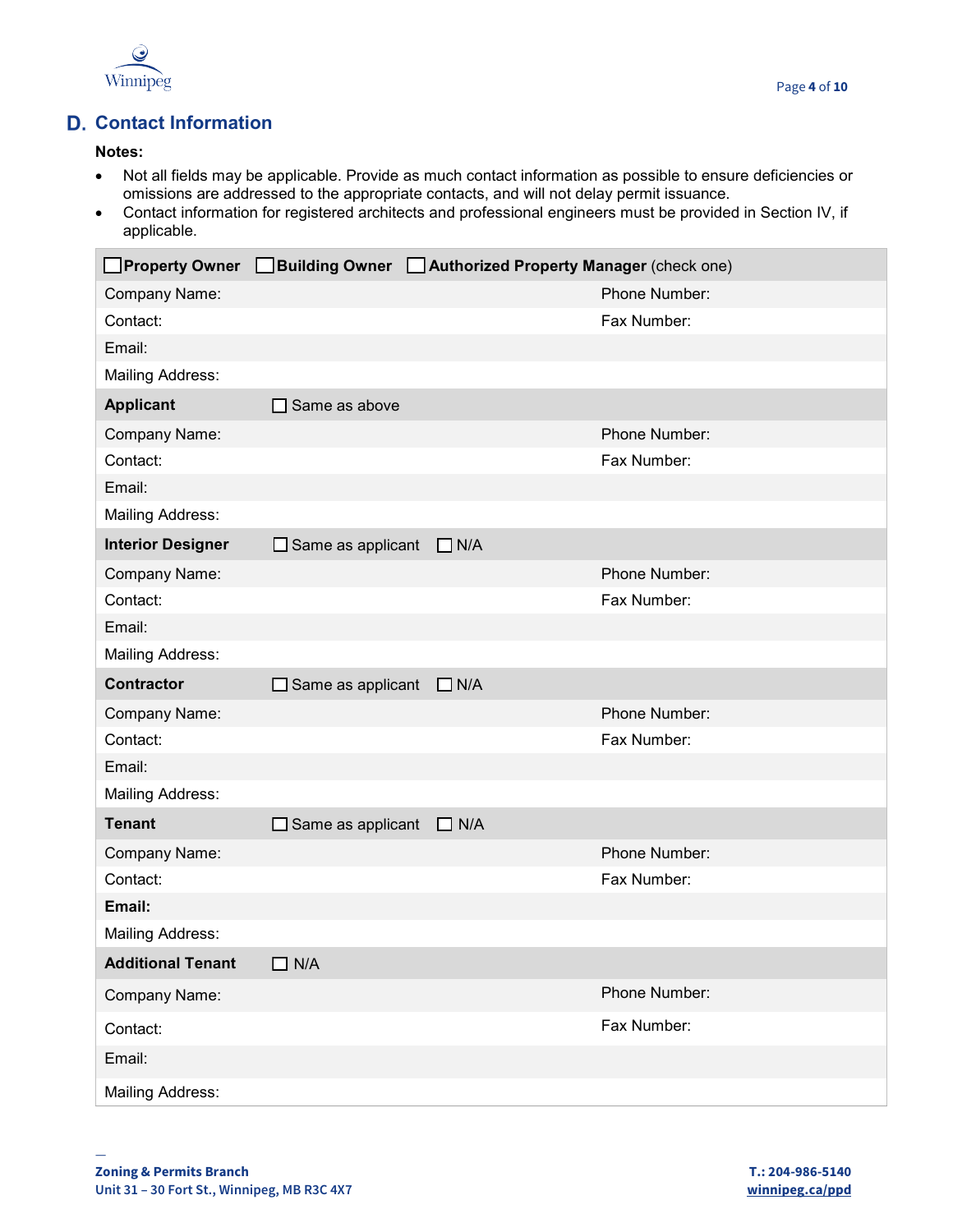

# **Section II – Description of Work**

| Please indicate who has completed this section |                             |  |                              |  |  |
|------------------------------------------------|-----------------------------|--|------------------------------|--|--|
|                                                | <b>Registered Architect</b> |  | <b>Professional Engineer</b> |  |  |
|                                                | Tenant                      |  | Owner                        |  |  |
|                                                | <b>Interior Designer</b>    |  | <b>Property Manager</b>      |  |  |
|                                                | Contractor                  |  | Tradesperson                 |  |  |
|                                                | Other (please describe):    |  |                              |  |  |

## **Describe Nature of Work**

Include scope of work for all disciplines. If a separate, detailed, written scope of work is attached to the application, you may indicate that here. Drawing details cannot be used in place of a written scope of work.

|  | ┌ Change of Use as per the Manitoba Building Code or Winnipeg Zoning Bylaw              |  |
|--|-----------------------------------------------------------------------------------------|--|
|  | $\Box$ No work proposed or limited to cosmetic upgrades (proceed to Section II, Part C) |  |

| Architectural – walls, doors, windows, occupant increase, etc.        | $\Box$ N/A – no architectural work proposed |
|-----------------------------------------------------------------------|---------------------------------------------|
|                                                                       |                                             |
|                                                                       |                                             |
|                                                                       |                                             |
|                                                                       |                                             |
|                                                                       |                                             |
| <b>Structural</b> – foundation, lintels, roof top units (RTU's), etc. | $\Box$ N/A – no structural work proposed    |
|                                                                       |                                             |
|                                                                       |                                             |

| <b>Mechanical</b><br>$\Box$ N/A – no mechanical work proposed                   |        |                    |
|---------------------------------------------------------------------------------|--------|--------------------|
| a) Alteration of the building's heating, ventilating, air-conditioning ductwork | ∣ Yes  | l INo              |
| b) Installation/replacement of mechanical units (RTU's, MUA's, UH's, etc.)      |        | Yes   No           |
| c) Alteration of the building's sprinkler system                                | ∣ ∣Yes | $\vert$ $\vert$ No |
| d) Alteration of the building's standpipe system                                |        | I Yes I ∣No        |
| Please describe additional mechanical work:                                     |        |                    |
|                                                                                 |        |                    |
|                                                                                 |        |                    |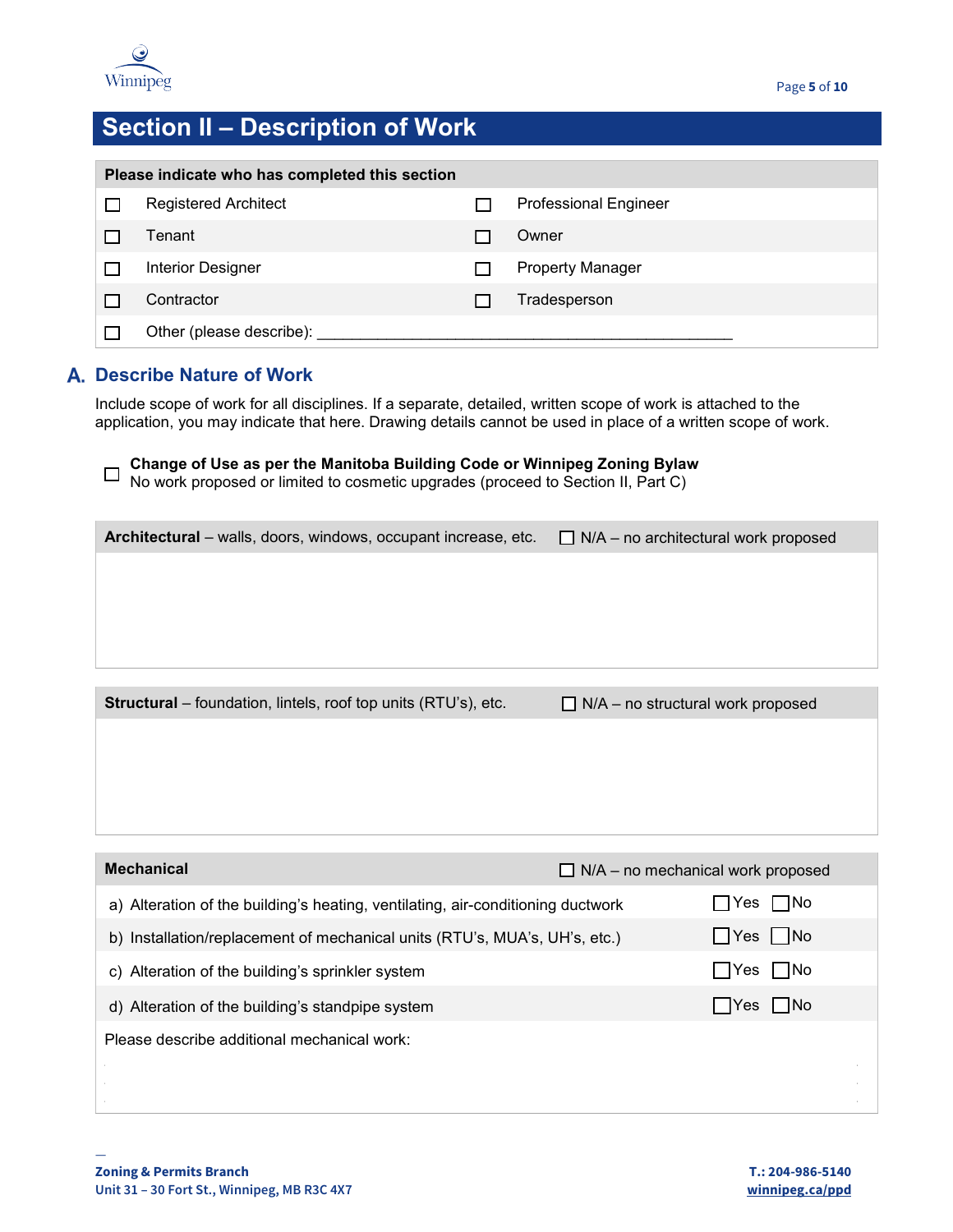

| <b>Electrical</b>                                                             |                                                                                                                               | $\Box$ N/A – no electrical work proposed |  |  |
|-------------------------------------------------------------------------------|-------------------------------------------------------------------------------------------------------------------------------|------------------------------------------|--|--|
| a) Indicate tenant electrical supply or panel rating (200 amp, 400 amp, etc.) |                                                                                                                               | amp                                      |  |  |
| b) Installation/relocation of electrical service panels                       |                                                                                                                               | $\Box$ Yes $\Box$ No                     |  |  |
| c) Installation/relocation of plugs, lights, switches                         |                                                                                                                               | $\square$ Yes $\square$ No               |  |  |
|                                                                               | d) Modifications/additions to the building's fire alarm system                                                                |                                          |  |  |
| e) Modifications/additions to the building's emergency lighting               | $\Box$ Yes $\Box$ No                                                                                                          |                                          |  |  |
| f) Electrical work involving patient care areas                               | $\Box$ Yes $\Box$ No                                                                                                          |                                          |  |  |
| g) Work involving electrically hazardous, wet or corrosive locations          |                                                                                                                               | $\Box$ Yes $\Box$ No                     |  |  |
| h) Installation/relocation of generators                                      |                                                                                                                               | $\Box$ Yes $\Box$ No                     |  |  |
| Modifications/additions to the building's exit signage<br>I)                  |                                                                                                                               | ∏Yes ∏No                                 |  |  |
| If Yes, please confirm type of exit sign(s) to<br>be installed:               | $\Box$ Red EXIT sign to match existing<br>□ Green "Running Man" Pictogram<br>□ Photoluminescent Green "Running Man" Pictogram |                                          |  |  |
| Please describe additional electrical work:                                   |                                                                                                                               |                                          |  |  |

## **Identify Complex Work**

If any item is marked as Yes, a registered architect or professional engineer(s) must be involved in the project.\*

|              | (a) Significant alterations/additions to fire safety systems (fire alarm, sprinklers, standpipes, etc.)                                                                             | ∃Yes □No                  |  |
|--------------|-------------------------------------------------------------------------------------------------------------------------------------------------------------------------------------|---------------------------|--|
|              | b) Change in major occupancy classification of a Part 3 building                                                                                                                    | l⊟Yes l⊟No                |  |
|              | c) An increase or change in occupant load in assembly occupancies with an occupant load<br>greater than 100 persons                                                                 | $\Box$ Yes $\Box$ No      |  |
|              | d) Significant alterations that include changes to exits, lobbies (being used as exits) and public<br>corridors in Part 3 buildings                                                 | $\Box$ Yes $\Box$ No      |  |
|              | e) Significant work relating to fire separations in a Part 3 building                                                                                                               | ∐Yes □No                  |  |
| f)           | Alteration of a floor space through the addition of a mezzanine, in-fill or other similar element<br>in a Part 3 building                                                           | $\Box$ Yes $\Box$ No      |  |
|              | g) Significant alterations to the environmental separation systems, including the building<br>envelope in a Part 3 building                                                         | $\Box$ Yes $\Box$ No      |  |
|              | h) Any changes to the structural systems of the building                                                                                                                            | $\Box$ Yes $\Box$ No      |  |
| i).          | Significant alterations to the heating, ventilation and air-conditioning systems resulting from a<br>change of use and/or change of major occupancy of the building or tenant space | ∃Yes □No                  |  |
| j)           | Installation of complex/specifically hazardous HVAC equipment (dust collection, fume hoods, etc.)                                                                                   | $\Box$ Yes $\Box$ No      |  |
| k)           | Any changes of the service, distribution, high voltage systems and/or transformers in buildings<br>where the electrical service requirements exceed 750 kVA                         | Yes I INo<br>$\mathsf{L}$ |  |
| $\mathsf{I}$ | Installation and/or alteration of photoluminescent exit signs                                                                                                                       | ∐Yes ∐No                  |  |

\*The plans, drawings and related documents submitted with the application must be prepared, signed and sealed by a registered architect and/or professional engineer(s), as determined by the authority having jurisdiction.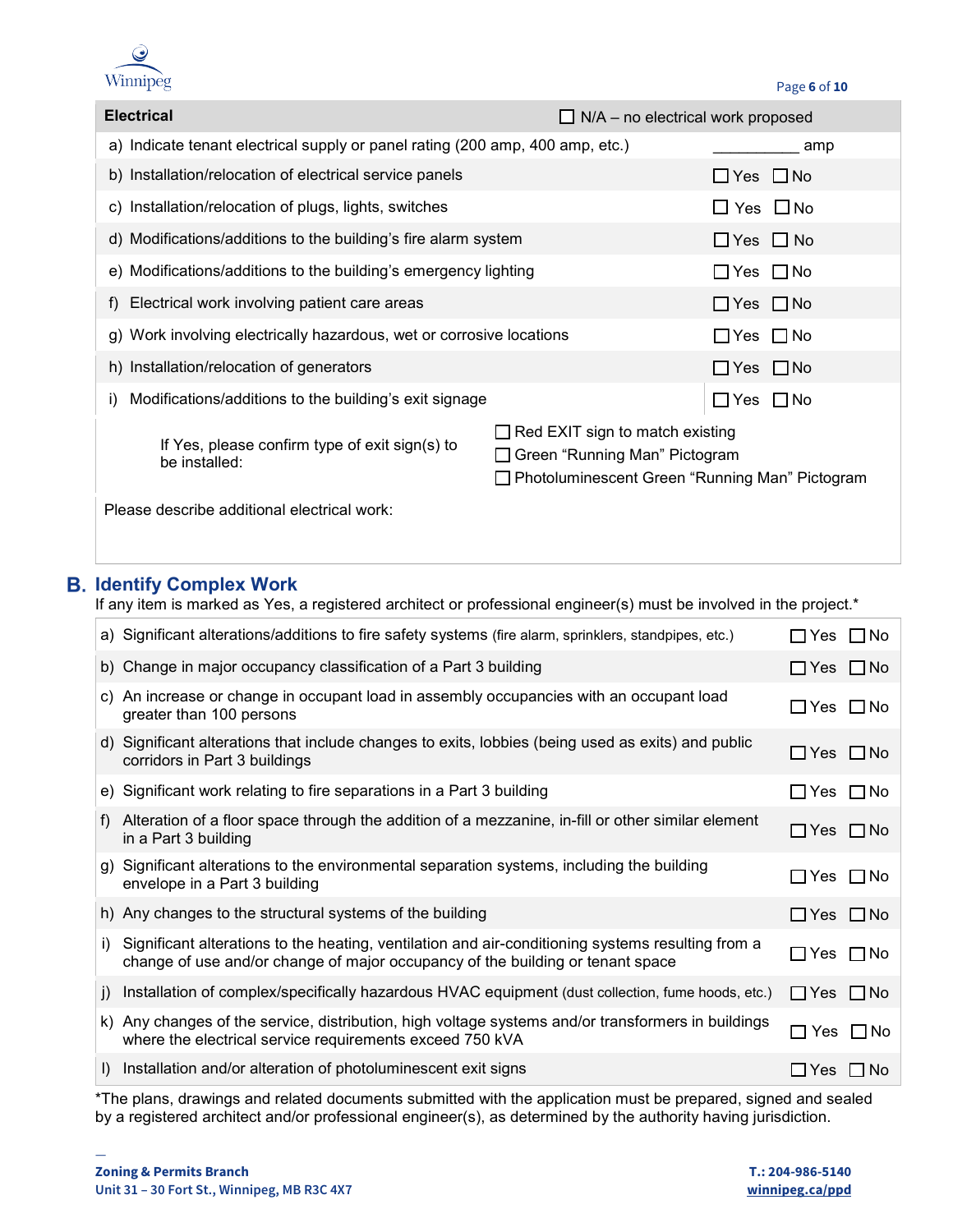

### **C. Provide Cost of Construction \$**

**Note:** Declared value of construction includes total project cost similar to what will be considered as the capital assets improvements at the end of the project – to include design fees, project management fees, building construction, all sub-trades, including electrical, mechanical, plumbing, building equipment such as HVAC, fire alarms, elevators, roofing, exterior finishing, windows, painting, interior finishing, carpet/flooring, millwork and fixed cabinetry. Specialty equipment core to the occupant's operations are typically not included in the valuation. However, items such as spray booths should be included.

### **D. Sign Authorized Declaration**

Provide signature to acknowledge accuracy of information and understanding of rules of occupancy provided below.

#### **Responsibilities of Owner/Tenant regarding occupancy after a permit has been issued:**

- a) Before occupying the premises, a Building Occupancy Permit must be issued.
- b) Generally, the installation of affixed furniture, such as cupboards and shelving, is considered a part of the construction process. However, moving of stock or goods, inventory, or personal belongings into the premises is considered occupancy and requires an approved Building Occupancy Permit. For further details, see the [Defining Occupancy Information Bulletin.](https://www.winnipeg.ca/ppd/Documents/InfoCentre/InformationBulletins/2020/2020-001-AB.pdf)
- c) An Occupancy Permit Request Form is available through [Permits Online](https://winnipeg.ca/PPD/permits/permits_online.stm) once all required documents have been submitted.

I declare the information provided in Sections I & II to be a true representation of the work to be carried out under this permit application.

\_\_\_\_\_\_\_\_\_\_\_\_\_\_\_\_\_\_\_\_\_\_\_\_\_\_\_\_ \_\_\_\_\_\_\_\_\_\_\_\_\_\_\_\_\_\_\_\_\_\_\_\_\_\_\_\_\_\_\_\_\_\_\_\_\_\_\_\_

Signature Date Date Date

Your personal information is being collected consistent with the requirements and limitations set out under *The Freedom of Information and Protection of Privacy Act (FIPPA)*. This collection of personal information is authorized by section 36(1)(b) of The FIPPA for permit management and administration. Your information is protected by FIPPA's privacy provisions and will not be used or disclosed for any other purpose, except as authorized by law. Contact the City of Winnipeg's Corporate Access and Privacy Officer by mail (City Clerk's Department, Susan A. Thompson Building, 510 Main Street, Winnipeg MB, R3B 1B9) or by telephone (311) if you have questions about this collection of your personal information.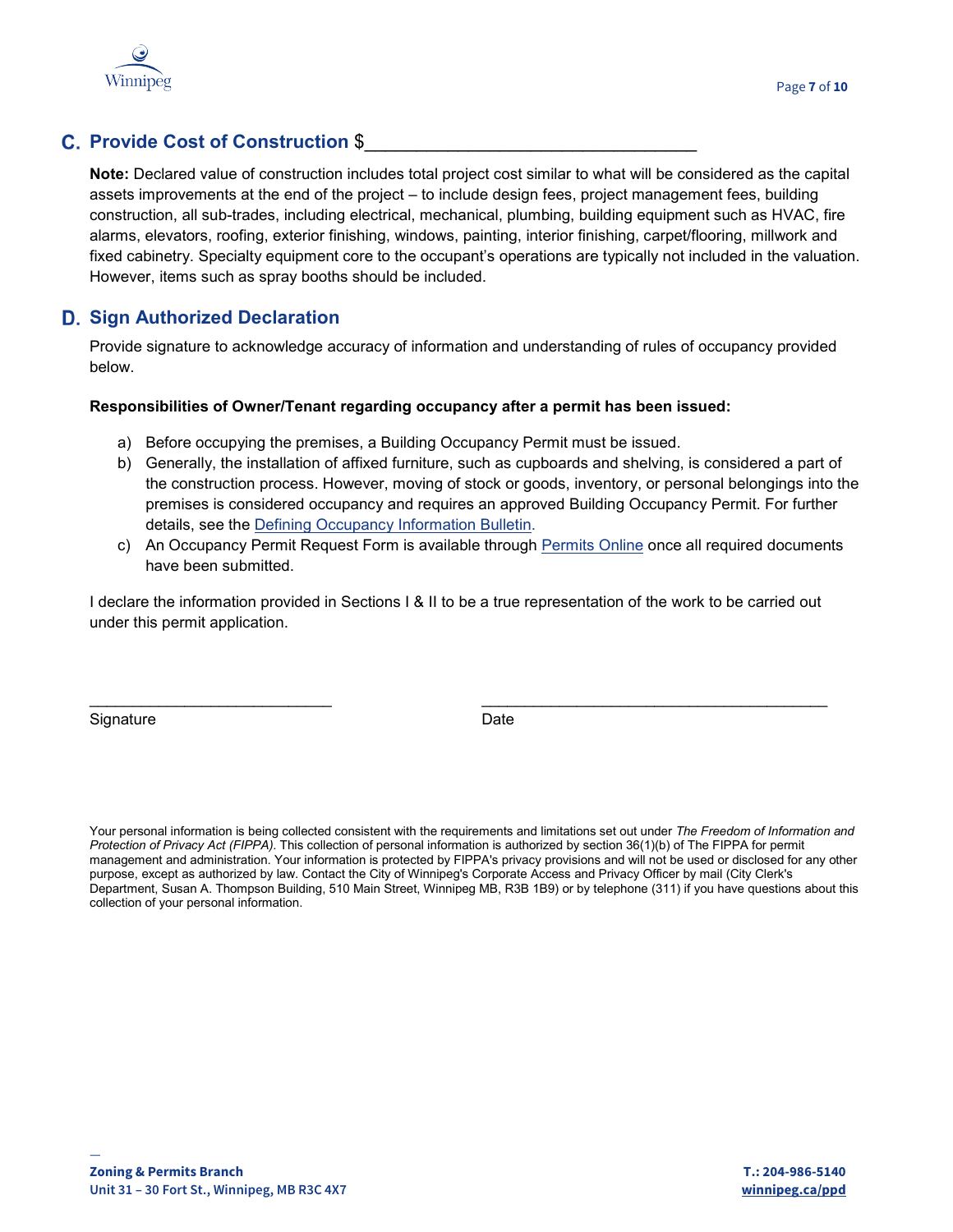

# **Section III – Document Checklist**

This section must be reviewed and completed by the applicant to ensure a complete application.

| A. Required Plans (1 copy of each)                                                                                                                                                                                                                             |                                                                                                                                                                               |                       |  |  |
|----------------------------------------------------------------------------------------------------------------------------------------------------------------------------------------------------------------------------------------------------------------|-------------------------------------------------------------------------------------------------------------------------------------------------------------------------------|-----------------------|--|--|
|                                                                                                                                                                                                                                                                | a) Site Plan. The plan shall show all buildings on the property, parking layout with<br>number of spaces, property dimensions, etc.                                           | $\Box$ Yes $\Box$ N/A |  |  |
|                                                                                                                                                                                                                                                                | b) Key Plan. The Key plan shall show the location of the tenant space in relation to the<br>overall building floor plan.                                                      | $\Box$ Yes $\Box$ N/A |  |  |
|                                                                                                                                                                                                                                                                | c) Tenant Floor Plan(s). The plan(s) shall be drawn to scale with dimensions, have<br>room uses labelled, walls (proposed/existing/ demolished), etc.                         | $\Box$ Yes $\Box$ N/A |  |  |
|                                                                                                                                                                                                                                                                | <b>B. Required Documents (1 copy of each)</b>                                                                                                                                 |                       |  |  |
|                                                                                                                                                                                                                                                                | a) Cover Page & Sections I to III of this document (CADS)                                                                                                                     | $\Box$ Yes            |  |  |
|                                                                                                                                                                                                                                                                | b) Section IV, in addition to Sections I to III, of this document (CADS), if Professionals<br>are involved (including BSDS pages & Owner Statement)                           | $\Box$ Yes $\Box$ N/A |  |  |
|                                                                                                                                                                                                                                                                | c) Special Documentation required to be submitted based on the scope of work (see<br>Guide to CADS for details)                                                               | □ Yes □ N/A           |  |  |
|                                                                                                                                                                                                                                                                | d) Letter of authorization from building owner/property manager for intended use<br>(substitute the Owner Statement if Professionals are involved, Section IV - B)            | $\Box$ Yes $\Box$ N/A |  |  |
|                                                                                                                                                                                                                                                                | e) Status of Title for property, with all City of Winnipeg interests (e.g. caveats), if<br>exterior alterations are proposed (must be dated within six months of application) | $\Box$ Yes $\Box$ N/A |  |  |
| <b>C. Required Construction Drawings (1 copy of each)</b><br>When alterations made to a commercial building require a building permit, drawings specific to those<br>alterations must be provided for all disciplines affected as part of the building permit. |                                                                                                                                                                               |                       |  |  |
|                                                                                                                                                                                                                                                                | a) Architectural Drawings (complete set of "Issued for Construction" drawings)                                                                                                | □ Yes □ N/A           |  |  |
|                                                                                                                                                                                                                                                                | b) Structural Drawings (complete set of "Issued for Construction" drawings)                                                                                                   | $\Box$ Yes $\Box$ N/A |  |  |
|                                                                                                                                                                                                                                                                | c) Mechanical Drawings (complete set of "Issued for Construction" drawings)                                                                                                   | $\Box$ Yes $\Box$ N/A |  |  |
|                                                                                                                                                                                                                                                                | d) Electrical Drawings (complete set of "Issued for Construction" drawings)                                                                                                   | $\Box$ Yes $\Box$ N/A |  |  |
|                                                                                                                                                                                                                                                                | e) Plumbing Drawings (see page 6 of the Guide to CADS for Water & Waste drawings)                                                                                             | $\Box$ Yes $\Box$ N/A |  |  |

**If professionals are not involved or required, this is the end of the permit application.**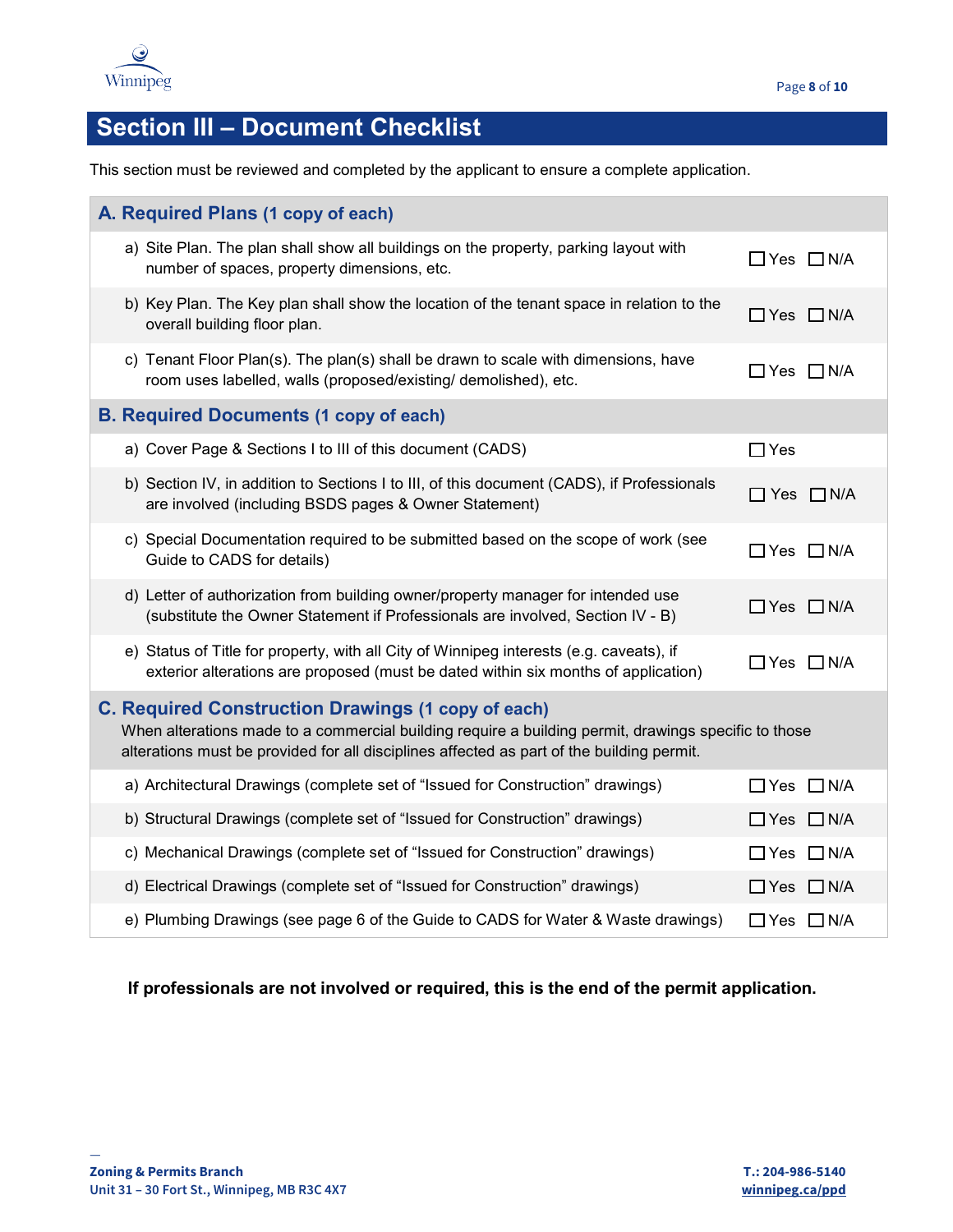

# **Section IV – Building Design Summary**

This section must be completed and submitted when a registered architect and/or professional engineer(s) are required or involved with the project.

## **Professional Contact Information**

| <b>Registered Architect</b>                            | $\Box$ N/A |               |  |  |
|--------------------------------------------------------|------------|---------------|--|--|
| Company Name:                                          |            | Phone Number: |  |  |
| Contact:                                               |            | Fax Number:   |  |  |
| Email:                                                 |            |               |  |  |
| <b>Mailing Address:</b>                                |            |               |  |  |
| <b>Professional Structural Engineer</b>                | $\Box$ N/A |               |  |  |
| Company Name:                                          |            | Phone Number: |  |  |
| Contact:                                               |            | Fax Number:   |  |  |
| Email:                                                 |            |               |  |  |
| <b>Mailing Address:</b>                                |            |               |  |  |
| <b>Professional Mechanical Engineer</b>                | $\Box$ N/A |               |  |  |
| Company Name:                                          |            | Phone Number: |  |  |
| Contact:                                               |            | Fax Number:   |  |  |
| Email:                                                 |            |               |  |  |
| <b>Mailing Address:</b>                                |            |               |  |  |
| <b>Professional Electrical Engineer</b>                | $\Box$ N/A |               |  |  |
| Company Name:                                          |            | Phone Number: |  |  |
| Contact:                                               |            | Fax Number:   |  |  |
| Email:                                                 |            |               |  |  |
| <b>Mailing Address:</b>                                |            |               |  |  |
| <b>MECB Coordinating Registered Professional (CRP)</b> | $\Box$ N/A |               |  |  |
| Company Name:                                          |            | Phone Number: |  |  |
| Contact:                                               |            | Fax Number:   |  |  |
| Email:                                                 |            |               |  |  |
| <b>Mailing Address:</b>                                |            |               |  |  |